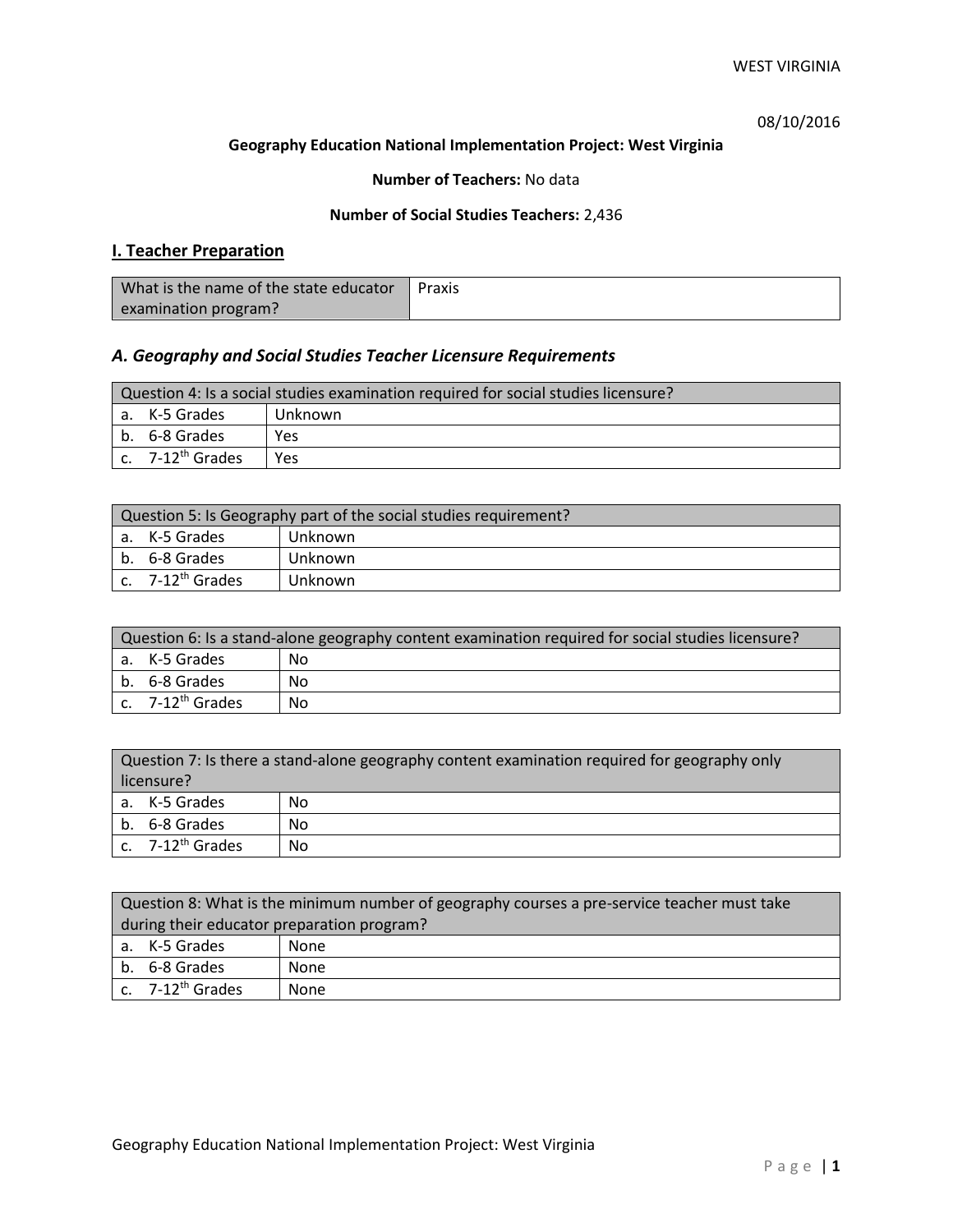| Question 9: Additional information about how | No data |
|----------------------------------------------|---------|
| teachers become certified in your state?     |         |

# *B. Professional Development*

| Question 10: Can in service teachers receive<br>certification credit for professional<br>development courses or programs in<br>geography? | Yes   |
|-------------------------------------------------------------------------------------------------------------------------------------------|-------|
| Question 11: Does the state education agency<br>(SEA) provide professional development in<br>geography?                                   | Local |

# **II. Curriculum**

| Question 15: What is the name of the state   | Next Generation Content Standards and Objectives  |
|----------------------------------------------|---------------------------------------------------|
| standards?                                   | for Social Studies in West Virginia               |
| Question 16: How are the state standards     | Individual                                        |
| presented by grade level?                    |                                                   |
| Question 17: When were the standards last    | 3-6 years                                         |
| revised?                                     |                                                   |
| Question 18: Are there plans for revision to | No timeline                                       |
| the state standards?                         |                                                   |
| Question 19: Is geography included in the    | <b>Yes</b>                                        |
| state standards?                             |                                                   |
| Question 20: How are the geography           | Geography standards are organized by strand       |
| standards organized?                         |                                                   |
| Question 21: What framework and/or           | The College, Career and Civic Life (C3) Framework |
| documents were used?                         |                                                   |

## **Question 22: What general topics are included?**

Population and Settlements; Movement of people, goods and/or ideas; Learning about geospatial technologies; Geopolitics; Culture; Physical geography (including physical processes, weather & climate, natural resources); Places and/or regions; Human-environment interaction; Mapping (map projections, use of maps); Spatial Thinking and/or Mental Maps

| Question 23: What is the total number of credit | 24 credit hours |
|-------------------------------------------------|-----------------|
| hours required for high school graduation?      |                 |
| Question 24: What is the total number of social | 4 credit hours  |
| studies credit hours required for high school   |                 |
| graduation?                                     |                 |
| Question 25: What is the total number of        | 0 credit hours  |
| geography credit hours required for high school |                 |
| graduation?                                     |                 |